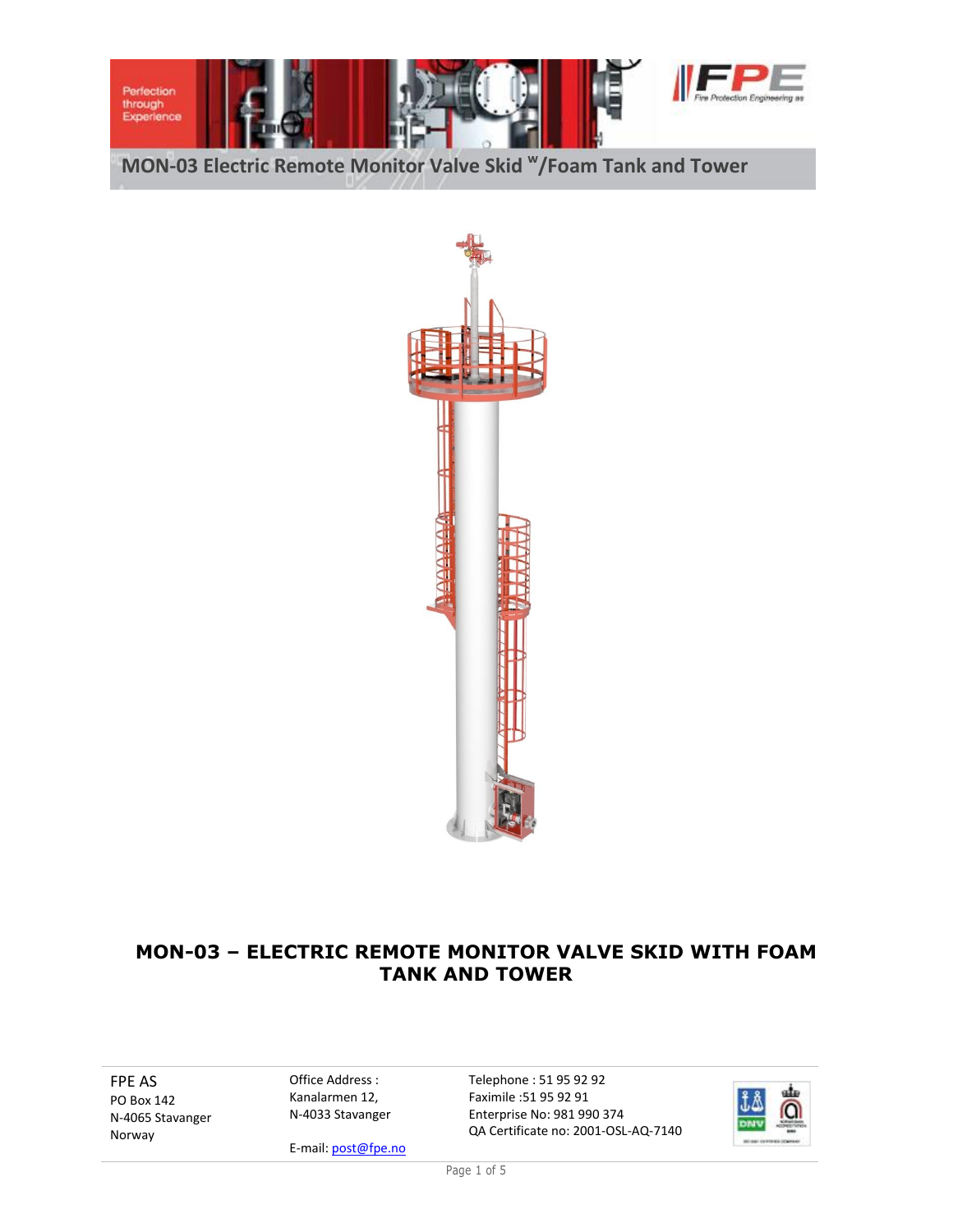

### **Standard material**

Piping: Titanium gr. 2 Valve: Valve: Titanium gr. 2 Monitor: Bronze Nozzle: Bronze Foam Inductor \*: Titanium gr. 2 Foam Pipe or Tubing: SST AISI 316 Remote Control Panel: AISI 316LSS, Zone 2

Cabinet: SST AISI 316, painted externally Monitor Valve: Inbal 799 PCV, Titanium gr. 2 Foam Tank: SST AISI 316, See table below

\* Induct at 1% or 3% per project requirement.

#### **Installation**

Mount: Tower mount.

#### **Operation**

Water Only: Open Inbal Deluge Valve manually at the skid, remotely via the facility F&G system or remote control panel. The Inbal valve maintains a steady pressure and flow to the monitor, un-dependent on varying inlet pressures.

Foam: Requires water only operation plus opening the foam valve manually at the skid, automatically via the platform F&G system, or at the remote control panel. This model utilizes the venturi effect to pickup foam concentrate and injects it at an accurate 1% or 3% induction rate.

Monitor: Electric (24 VDC or 230+VAC) remote controlled with manual override on platform. Zone 2 hazardous area certified.

Remote Control Panel: Control rotation, elevation, and nozzle spray pattern at a safe distance from the monitor. The monitor can be adjusted from approx. 45 Degrees below horizontal to 75 Degrees above horizontal. The rotation is 360 degrees and the nozzle can be adjusted from jet to wide fog. Increase the quantity of control panels to operate the monitor from more than one location.

FPE AS PO Box 142 N-4065 Stavanger Norway

Office Address : Kanalarmen 12, N-4033 Stavanger

E-mail: post@fpe.no

Telephone : 51 95 92 92 Faximile :51 95 92 91 Enterprise No: 981 990 374 QA Certificate no: 2001-OSL-AQ-7140

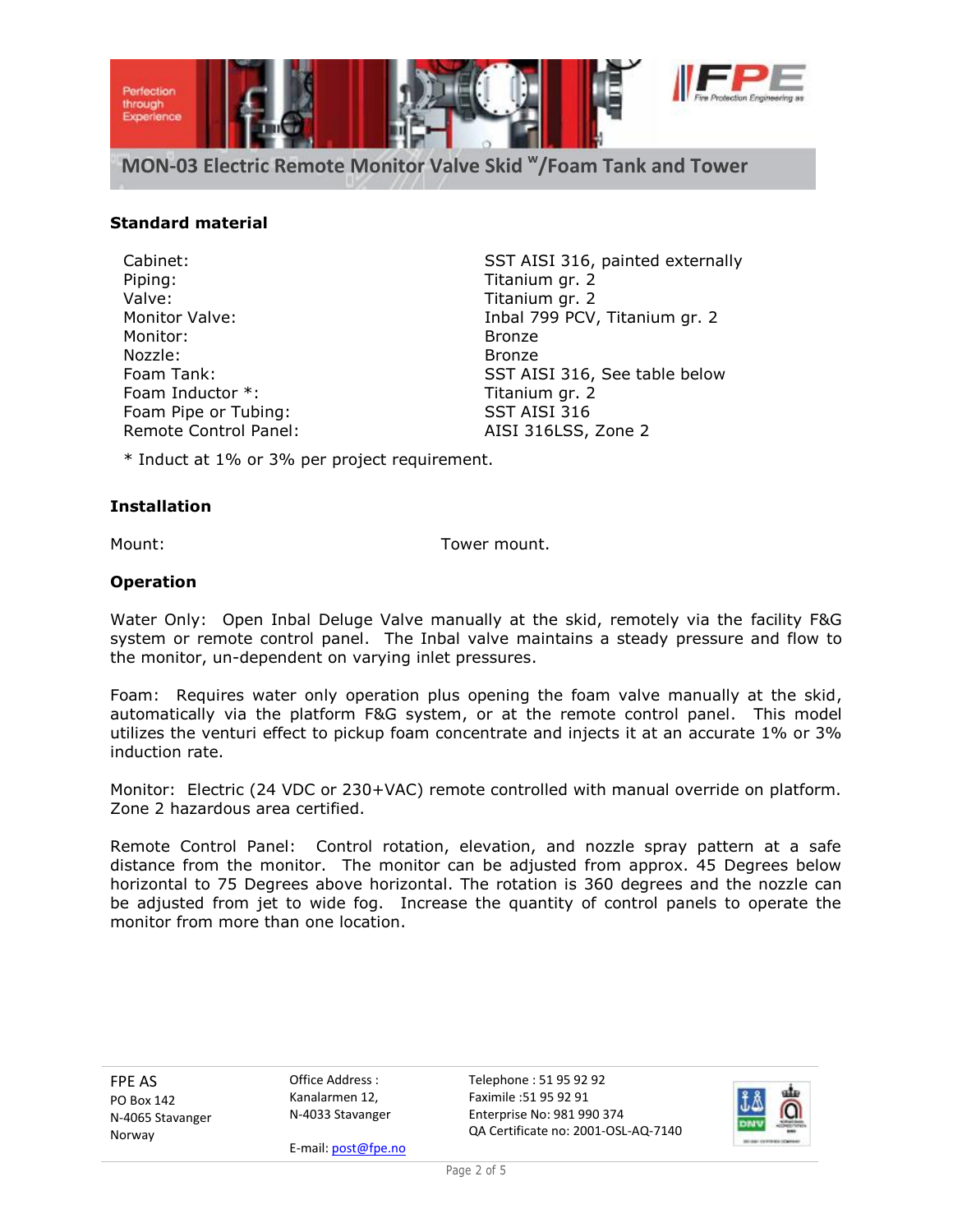

## **Options**

| Piping:                  | • Cunifer CU 90/10 w/ Alubronze valve<br>• Super Duplex Stainless Steel                                                                   |  |  |  |
|--------------------------|-------------------------------------------------------------------------------------------------------------------------------------------|--|--|--|
| Cabinet:                 | • Insulation<br>• Heater (Zone 1 Certified)                                                                                               |  |  |  |
| Monitor:                 | • Electric (Project Preference)<br>• Hydraulic (Requires hydraulic power pack)                                                            |  |  |  |
| Foam Inductor:           | • Alubronze<br>• Super Duplex Stainless Steel<br>• Delete foam requirement                                                                |  |  |  |
| Foam Concentrate:        | • Project Preference                                                                                                                      |  |  |  |
| Remote Control Panel:    | • Modify design for operation inside the<br>facility's Control Room.<br>• Increase quantity for operation from more<br>than one location. |  |  |  |
| <b>Working pressure:</b> | 20 barg (290 psig)                                                                                                                        |  |  |  |
| <b>Test pressure:</b>    | 30 barg (435 psig)                                                                                                                        |  |  |  |

| <b>Size</b>    | Max<br>Flow<br>$m^3/hr$ | Required<br>inlet<br>pressure | Foam<br>tank<br>volume | Length | Height | Depth | Dry<br>Weight |  |
|----------------|-------------------------|-------------------------------|------------------------|--------|--------|-------|---------------|--|
| Inch           | (gpm)                   | Barg (psi)                    | Lit (gal)              | mm     | mm     | mm    | kq            |  |
| 6              | 240                     | XХ                            | 600                    | 2400   | 13500  | 1500  | 5650          |  |
| $\overline{4}$ | 120                     | XX                            | 1200                   | 2400   | 13500  | 1500  | 5650          |  |
|                |                         |                               |                        |        |        |       |               |  |

# **Table 1: MON-03 Dimension and Flow Data**

Note:

1. Flow rates are based on an approximate nozzle inlet pressure of 7 barg (100 psig).

2. Required inlet pressure is dependent on tower height.

FPE AS PO Box 142 N-4065 Stavanger Norway

Office Address : Kanalarmen 12, N-4033 Stavanger

E-mail: post@fpe.no

Telephone : 51 95 92 92 Faximile :51 95 92 91 Enterprise No: 981 990 374 QA Certificate no: 2001-OSL-AQ-7140

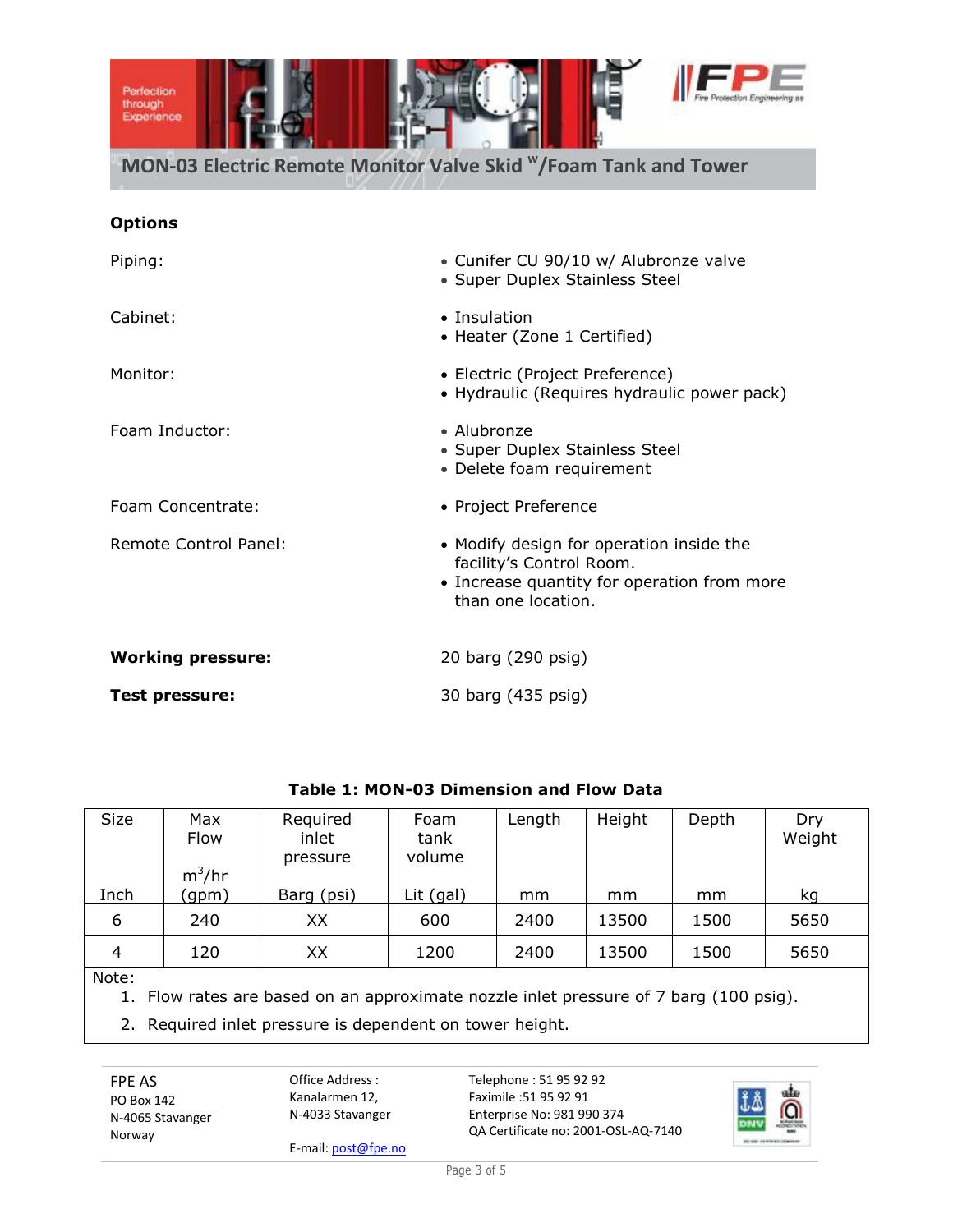

# **P&ID**



Note: Heater is an option.

FPE AS PO Box 142 N-4065 Stavanger Norway

Office Address : Kanalarmen 12, N-4033 Stavanger

E-mail: post@fpe.no

Telephone : 51 95 92 92 Faximile :51 95 92 91 Enterprise No: 981 990 374 QA Certificate no: 2001-OSL-AQ-7140